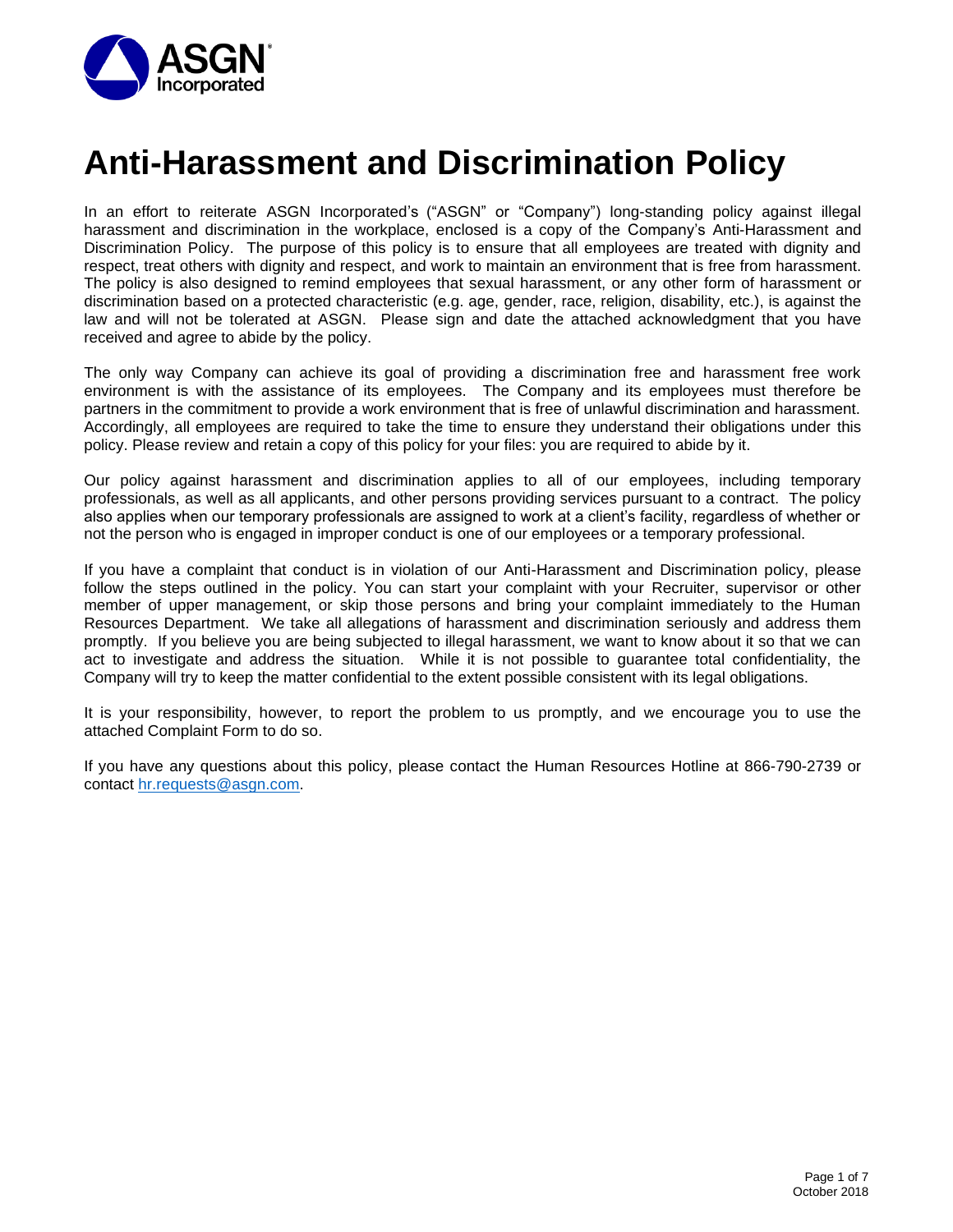

## **Anti-Harassment and Discrimination Policy**

ASGN is committed to providing a work environment that is free of unlawful discrimination and harassment in any form, including verbal, physical, or visual. In accordance with state and federal law, harassment on the basis of sex (including pregnancy, childbirth, breastfeeding, or related medical conditions), race, color, gender (including gender identity and gender expression), national origin, ancestry, citizenship, religion (including religious dress and grooming practices), age, physical or mental disability, medical condition, military or veteran status, genetic information, sexual orientation, registered domestic partner status, marital status, or any other protected characteristic is unlawful. The Company does not tolerate harassment or discrimination of employees in the workplace or in a work related situation, and such actions are a violation of the Company's rules of conduct.

This policy protects all Company employees, applicants, and persons providing services pursuant to a contract from any form of unlawful harassment committed by employees, supervisors, managers, executives, owners, contractors, vendors, clients, and other non-employees engaged in some form of business interaction with the Company.

## **HARASSMENT**

Prohibited harassment includes, but is not limited to, the following behavior:

- Unwanted sexual advances toward an individual;
- Offering employment benefits in exchange for sexual favors;
- Verbal conduct such as epithets, derogatory comments, slurs, or unwanted comments and jokes, verbal abuse of a sexual nature, graphic verbal commentaries about an individual's body, sexually degrading words used to describe an individual, or suggestive or obscene letters, notes, or invitations;
- Visual conduct such as displaying derogatory or sexually suggestive objects, pictures, posters, cartoons, or drawings, making derogatory or sexual gestures or leering, or transmitting derogatory or sexual e-mails, faxes, or other documents;
- Physical conduct such as blocking normal movement, restraining, unwanted touching, or otherwise physically interfering with work of another individual because of sex, race, or any other protected basis;
- Retaliation by any of the above means for having reported harassment or discrimination, or having assisted another employee to report harassment or discrimination; and
- Communication via electronic media of any type that includes any harassing conduct that is prohibited by state, local and/or federal law.

Sexual harassment includes, but is not limited to, making unwelcome sexual advances, requests for sexual favors, and/or other verbal or physical conduct of a sexual nature when:

- submission to such conduct is made an explicit or implicit term or condition of an individual's employment;
- submission to or rejection of such conduct by an individual is used as the basis for employment decisions affecting such individual; or
- such conduct has the purpose or effect of substantially interfering with an individual's work performance or creating an intimidating, hostile or offensive working environment.

Employees who violate this policy are subject to discipline up to and including the possibility of immediate discharge. Further, if you, as an employee, are found guilty of sexual harassment, you may be personally liable.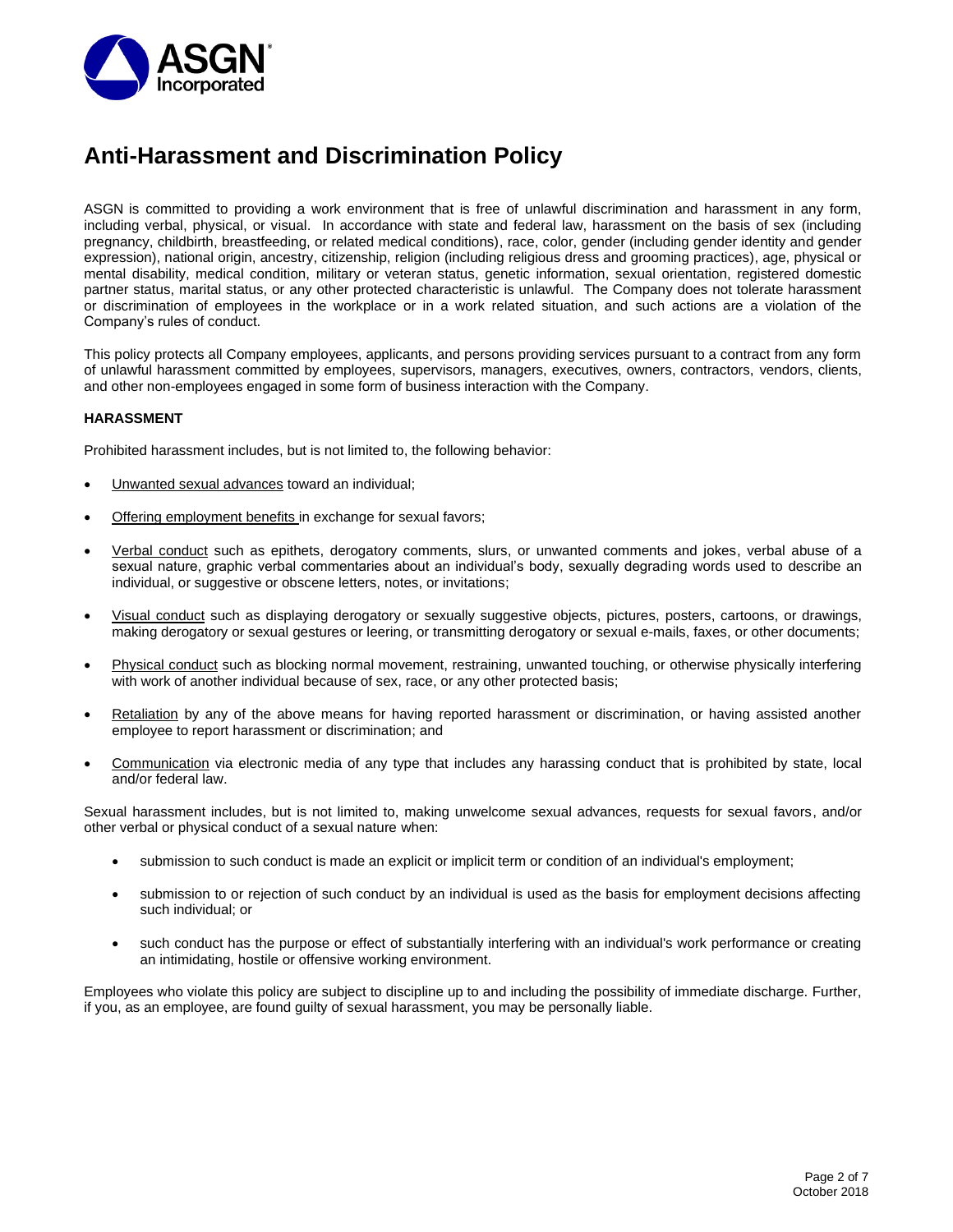

## **Internal/Agency Complaint Procedure**

Every employee has a responsibility to help protect the Company's reputation and to prevent unethical or unlawful actions from happening. **Any employee who believes he or she has been unlawfully harassed or who has observed such harassment or discrimination involving any other employee, must notify his or her Recruiter, supervisor or other member of upper management, or the Company's Human Resources Department as soon as possible. It is the responsibility of each employee immediately to report any violation or suspected violation of this policy to one or more of the people identified above. Supervisors must immediately report any incidents of harassment to the Human Resources Department. Although verbal complaints are accepted, we strongly encourage the use of the attached complaint form. The Company will investigate the matter and take such prompt and immediate action as is warranted under the circumstances.** 

Every complaint will receive a fair, impartial, and timely investigation by qualified personnel that provides all parties appropriate due process and reaches reasonable conclusions based on the evidence collected. The investigation will be documented and tracked for reasonable progress, and receive timely closure. If misconduct is found, appropriate remedial measures will be taken.

While it is not possible to guarantee total confidentiality, the Company will try to keep the matter confidential to the extent possible consistent with its legal obligations to follow up on complaints, including investigation, remedial action, and if required, reporting to appropriate enforcement agencies.

You have the right to complain without fear of retaliation. The Company will not take any action against you if you report violations in good faith. The Company and the law forbid retaliation against any employee who complains about harassment to the Company, files a complaint, testifies, assists, or participates in any manner in an investigation, proceeding, or hearing conducted by the Company, or any government agency.

Both the state and federal governments have agencies whose purpose is to address unlawful discrimination in the workplace. For the Federal Equal Employment Opportunity Commission and/or other state-specific agencies in your area, please consult your telephone directory.

If you have any questions about this policy, please contact the Human Resources Hotline at 866-790-2739 or contact [hr.requests@asgn.com.](mailto:hr.requests@asgn.com)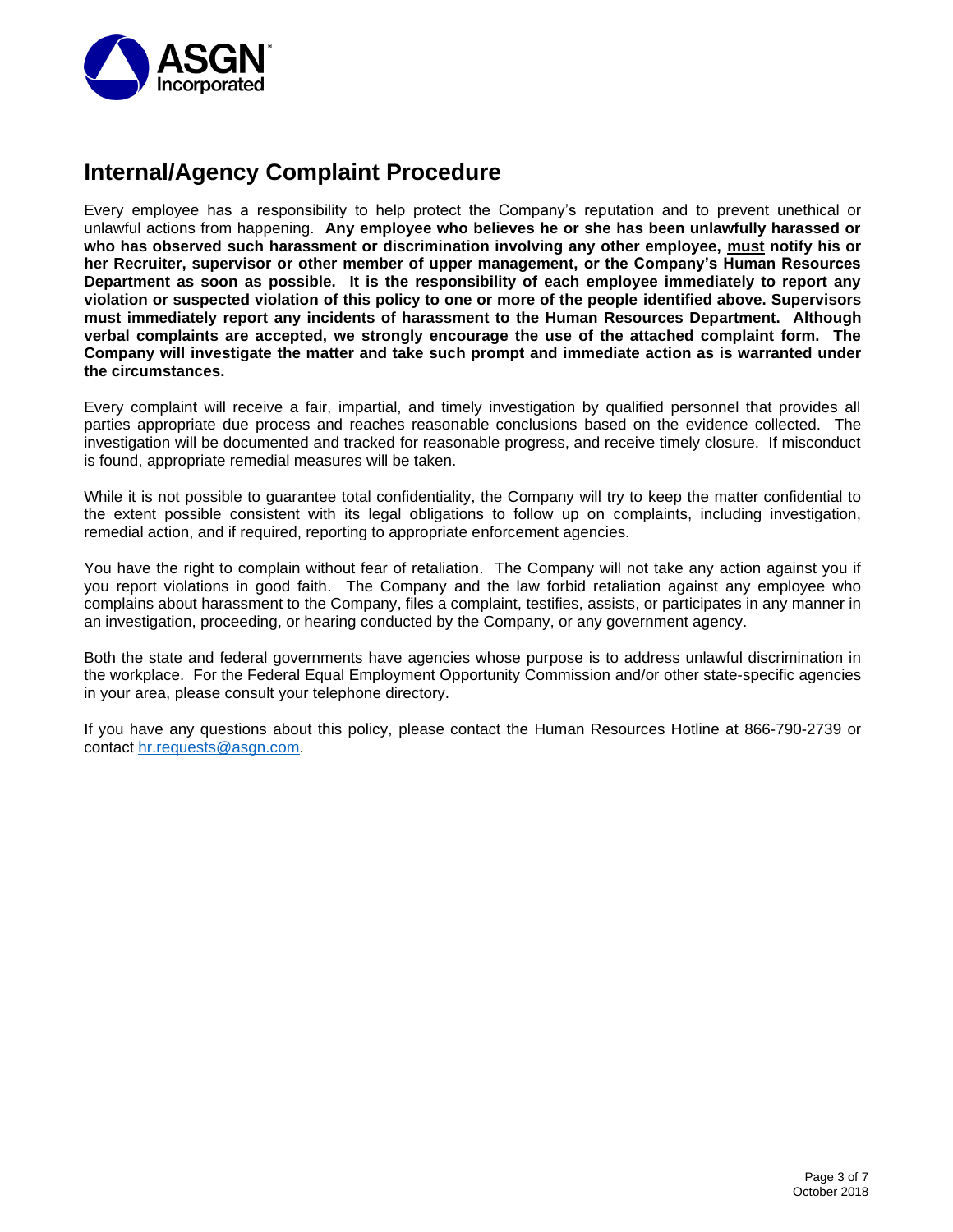

# **Harassment and Discrimination Complaint Form**

| Please describe the specific incident(s) that you feel constitute harassment, discrimination, or retaliation.                                                                                                                                                                                           |
|---------------------------------------------------------------------------------------------------------------------------------------------------------------------------------------------------------------------------------------------------------------------------------------------------------|
|                                                                                                                                                                                                                                                                                                         |
| Please describe the incident including what occurred, when it occurred, and whether there were any witnesses<br>other than yourself to the event(s). If necessary, attach additional sheets of paper.                                                                                                   |
|                                                                                                                                                                                                                                                                                                         |
|                                                                                                                                                                                                                                                                                                         |
|                                                                                                                                                                                                                                                                                                         |
| Please describe what, if anything, you have done in order to attempt to address the situation yourself. If you have<br>not tried to address the situation yourself, please explain why.                                                                                                                 |
|                                                                                                                                                                                                                                                                                                         |
|                                                                                                                                                                                                                                                                                                         |
| Are you aware of any other person who has been subjected to similar harassment, discrimination, or retaliation?<br>If so, please identify such person(s) and describe the details, including when and what occurred.                                                                                    |
|                                                                                                                                                                                                                                                                                                         |
| Other than the individual(s) you have identified above, is/are there any other person(s) who you feel should be<br>contacted in connection with the investigation of this complaint. If so, please identify the individuals, how to<br>contact them, and what information these individual(s) may have. |
|                                                                                                                                                                                                                                                                                                         |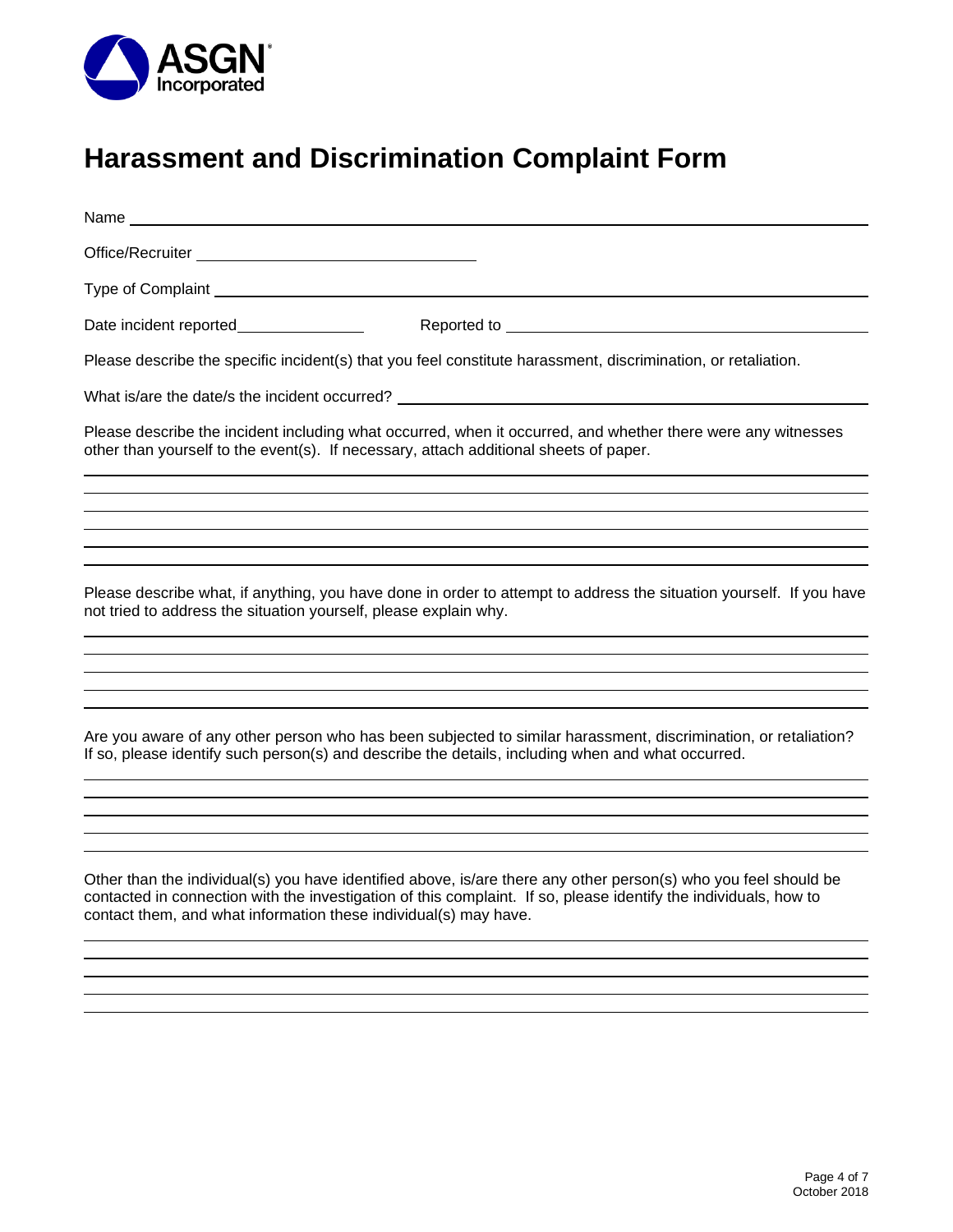

## **Harassment and Discrimination Complaint Form Cont.**

Your complaint of harassment, discrimination, or retaliation will be promptly and thoroughly investigated. The investigation will be kept confidential to the extent possible, consistent with the Company's need to fully investigate and address the situation. If the investigation verifies that inappropriate behavior has occurred, appropriate disciplinary action will be taken against the person who has engaged in the harassing, discriminatory, or retaliatory conduct. If, at any time you feel that as a result of a complaint, or your participation in the investigation of a complaint, you are being retaliated against, please file an additional complaint using this form.

| Please read the above carefully before signing. Your signature below will indicate that this form accurately and<br>completely describes your complaint of harassment, discrimination, or retaliation. |                                                                           |
|--------------------------------------------------------------------------------------------------------------------------------------------------------------------------------------------------------|---------------------------------------------------------------------------|
|                                                                                                                                                                                                        |                                                                           |
|                                                                                                                                                                                                        |                                                                           |
| <b>Please Print Name</b>                                                                                                                                                                               |                                                                           |
|                                                                                                                                                                                                        |                                                                           |
| PLEASE REPORT THIS INCIDENT IMMEDIATELY                                                                                                                                                                |                                                                           |
|                                                                                                                                                                                                        | Human Resources Hotline: 866-790-2739<br>or contact hr.requests@asgn.com. |

 $\overline{\mathsf{I}}$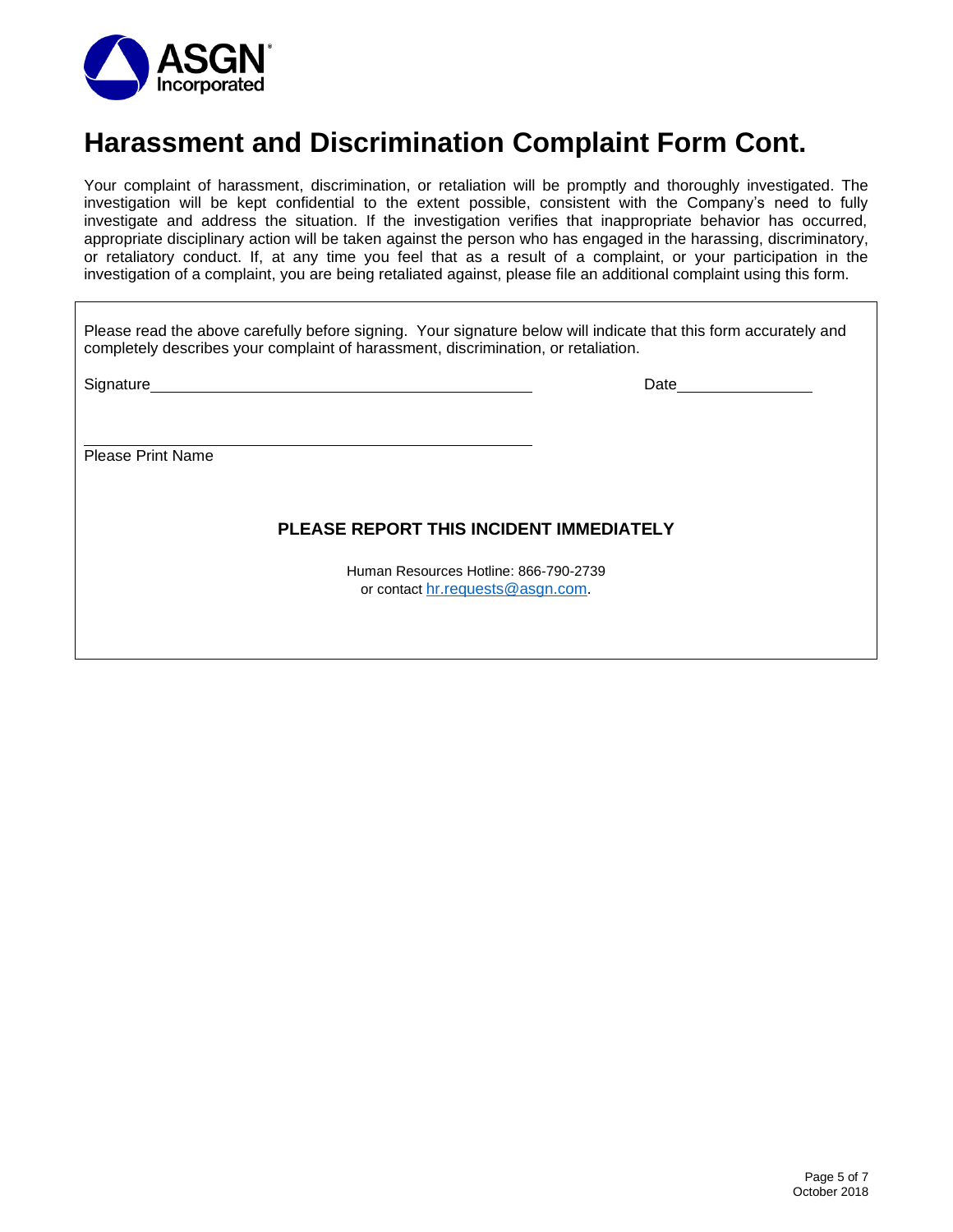

## **Acknowledgment & Receipt Anti-Harassment and Discrimination Policy**

I acknowledge that I have received, read, and understand the ASGN Anti-Harassment and Discrimination Policy. I agree to abide by and be bound by the rules, provisions, and standards set forth in this policy. I further acknowledge that the Company reserves the right to revise, delete, and add to the provisions of the Anti-Harassment and Discrimination Policy at any time.

Employee Signature

Print Name Date

To be Placed in Employee's Personnel File